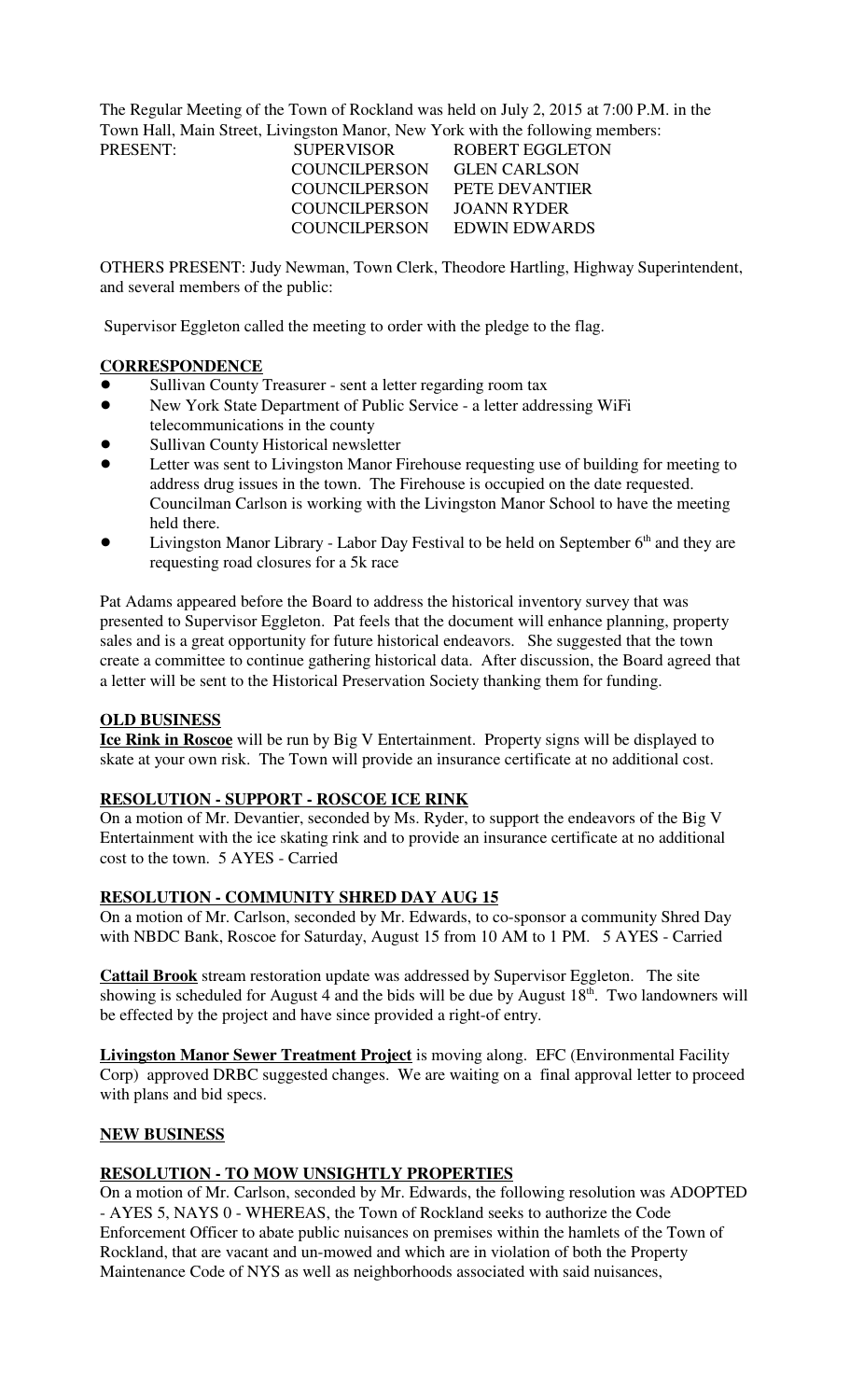# *REGULAR MEETING, TOWN OF ROCKLAND, JULY 2, 2015*

WHEREAS, it is in the due course of prudent public administration and protection of public welfare, and public benefit and, WHEREAS, the Code Enforcement Officer of the Town of Rockland has informed the Town Board that said resolution is of need and necessary, NOW THEREFORE BE IT RESOLVED, that the Supervisor is hereby authorized to implement the contractual mowing of such premises, with the cost of said mowing to be indexed by the Town Clerk and added to the Real Property Tax bill of the premises in question.

**Help Renaissance with the cost of additional garbage cans** on Main Street. Supervisor Eggleton advised that he will contact Jeff Sanitation to see how much more they will charge for additional cans to be emptied.

**Crossing Guard** needed for the 2015-16 school year. A help wanted advertisement will be placed on bulletin boards in Livingston Manor.

The Water/Sewer weekend schedule was presented.

The Town Clerk's monthly report was presented.

#### **DEPARTMENT HEADS**

**Ted Hartling, Highway Superintendent** reported that his department will be sealing next week. He also reported that they will be replacing a culvert on Cottage Street, Roscoe.

### **RESOLUTION - SCHEDULE PUBLIC HEARING LOCAL LAW #1-2015 TO AMEND THE FLOOD DAMAGE PREVENTION LAW**

At a regular meeting of the Town Board of the Town of Rockland, Sullivan County, New York, held at the Town Hall, 95 Main Street, Livingston Manor, New York, in said Town, on the  $2<sup>nd</sup>$  day of July, 2015 at 7:00 p.m. prevailing time.

The meeting was called to order by Supervisor Eggleton and upon roll being called, the following were:

| PRESENT: Supervisor |               | Robert Eggleton      |
|---------------------|---------------|----------------------|
|                     | Councilperson | Glen Carlson         |
|                     | Councilperson | <b>Edwin Edwards</b> |
|                     | Councilperson | Peter Devantier      |

Councilperson Joann Ryder

ABSENT: None

The following resolution was introduced by Councilperson Carlson, who moved its adoption, and seconded by Councilperson Ryder, to wit:

**BE IT RESOLVED**, that introductory Local Law No. 1 of the Year 2015 entitled "A local law amending Chapter 93 (Flood Damage Prevention) of the Code of the Town of Rockland, Sullivan County, New York" is hereby introduced before the Town Board of the Town of Rockland, Sullivan County, State of New York; and

**BE IT FURTHER RESOLVED,** that copies of the aforesaid local law be laid upon the desk of each member of the Town Board; and

**BE IT FURTHER RESOLVED,** that the Town Board hereby determines that the aforesaid local law constitutes a Type II Action as defined in the regulations promulgated pursuant to the State Environmental Quality Review Act, for which environmental review is not required.; and

**BE IT FURTHER RESOLVED,** that the Town Board hold a public hearing on said local law at the Town Hall, 95 Main Street, Livingston Manor, New York, at 7:15 p.m., prevailing time, on July 16, 2015; and

**BE IT FURTHER RESOLVED,** that the Town Clerk publish or cause to be published a public notice in the Sullivan County Democrat, of said public hearing at least five (5) days prior thereto.

The question of the adoption of the foregoing resolution was duly put to a vote on roll call, resulting as follows:

| Supervisor Robert Eggleton | voting | AYE |
|----------------------------|--------|-----|
| Councilperson Glen Carlson | voting | AYE |